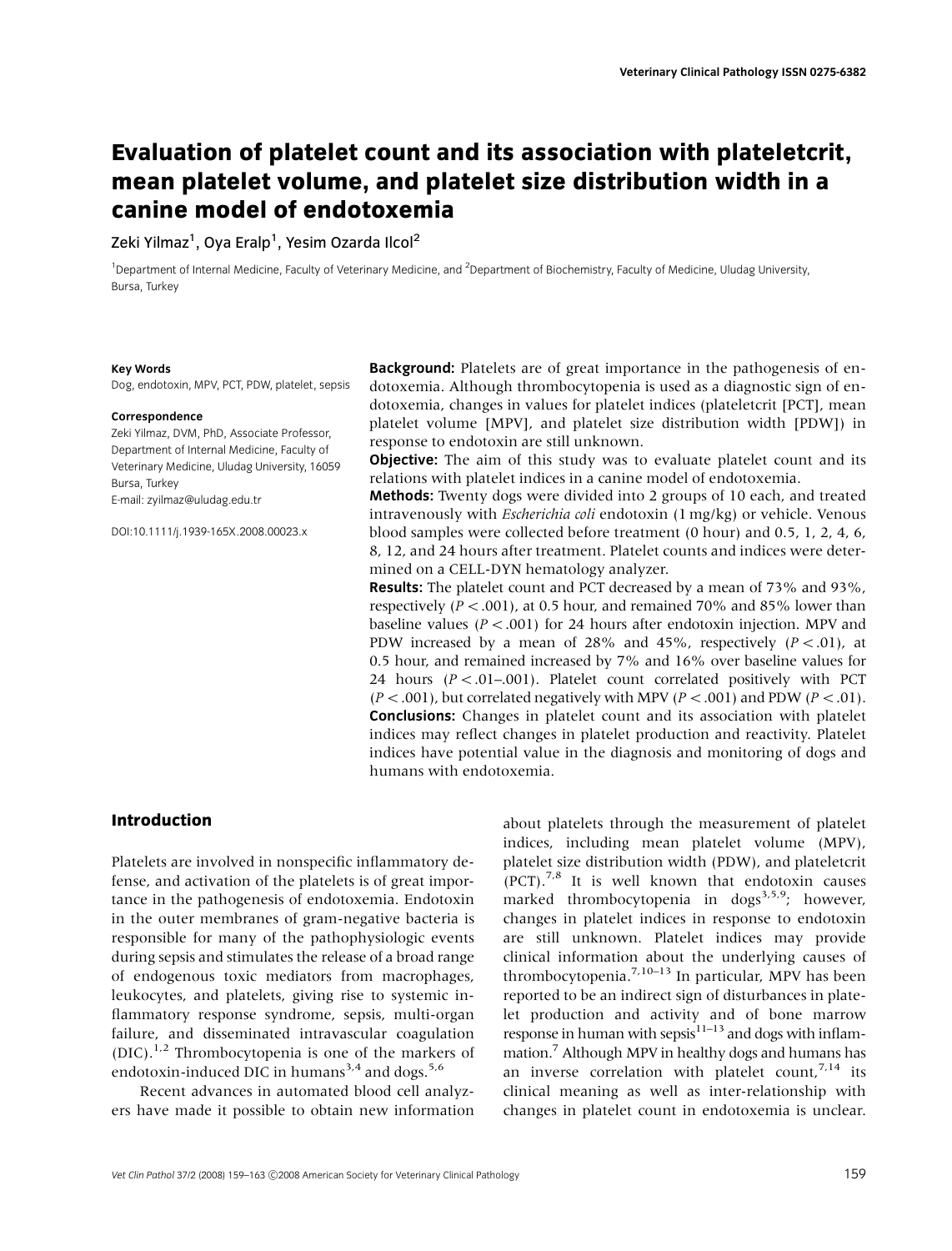Thus, this study was designed to (1) determine changes in platelet count and (2) assess the potential relationship with changes in platelet indices, in response to endotoxin.

# Materials and Methods

## Experimental animals and study design

Twenty adult mongrel dogs (10 males and 10 females), housed in the Animal Husbandry and Diseases Research and Application Centre of Uludag University, were used in the study. The dogs weighed 13–24 kg (mean  $\pm$  SD, 18.5  $\pm$  4.8 kg) and ranged from 2 to 4 years  $(3.2 \pm 0.9 \text{ years})$  of age. The dogs were clinically healthy based on normal clinical examinations (body temperature, mucous membranes, skin turgor, heart and respiratory rates, capillary refill time, external lymph node palpation, and peripheral pulse quality) and the results of a CBC being within reference limits. Water was provided ad libitum, and the dogs were fed a standardized, pelleted diet twice daily before the experiment. The experimental protocol was approved by the Animal Care and Use Committee of the University of Uludag.

The dogs were divided equally into 2 groups. Dogs in the treatment group received endotoxin (lipopolysaccharide, Escherichia coli serotype 055:B5, purity  $> 97\%$ ; Sigma, St. Louis, MO, USA) dissolved in sterile saline (0.9% NaCl solution; Baxter, Istanbul, Turkey) and administered intravenously at a dosage of 1 mg/kg, as described previously.<sup>9</sup> Dogs in the control group received 0.2 mL/kg sterile saline solution intravenously. Dogs were provided water 3 times a day, and food (the pelleted diet) twice a day during the experiments. Dogs were monitored clinically and hematologically at 0.5- to 4-hour intervals for 24 hours.

### Sample collection and measurements

Venous blood samples were collected before treatment (0 hour) and 0.5, 1, 2, 4, 6, 8, 12, and 24 hours after treatment from the brachiocephalic vein into Vacutainer tubes containing K2EDTA (BD Vacutainer System, BD Diagnostics, Franklin Lakes, NJ, USA) for a CBC, which included measurement of total WBC count, RBC count, HCT, hemoglobin concentration, MCV, MCH, MCHC, red cell distribution width, platelet count, MPV, PCT, and PDW. The anticoagulant tubes were inverted several times immediately postcollection to allow for adequate mixing. A CBC was performed just after the blood collection using an automatic analyzer with optical scatter and impedance methods (CELL-DYN 3500; Abbott, Wiesbaden, Germany). Peripheral blood smears were not examined.

### Statistical analysis

Results were expressed as mean  $\pm$  SD. Data were analyzed by Kruskal–Wallis 1-way ANOVA on ranks for within-group changes. Percentage change from baseline was analyzed for each parameter in the 2 groups. Mann–Whitney rank sum test was used to determine if differences between groups were significant. Pearson product moment correlation coefficients were determined to evaluate the possible relationships among parameters (SPSS 10.0 Statistical Program, SPSS Inc, Chicago, IL, USA). A P-val $ue < .05$  was considered significant.

## Results

Endotoxin caused fever, tachycardia, tachypnea, prolonged capillary refill time, hypotension, depression, anorexia, vomiting, diarrhea, hemoconcentration (increased RBC count, hemoglobin concentration, and HCT), leukopenia, and neutropenia within 0.5 hour after injection (data not shown). All dogs survived to the end of the study.

Platelet counts and PCT in dogs receiving endotoxin were significantly lower  $(P < .001)$  than the values observed in dogs receiving saline injection at all time points except 0 hour (Figure 1). Platelet count decreased significantly from a mean of  $425 \pm 75 \times 10^3$  cells/ $\mu$ L at 0 hour to  $27 \pm 5 \times 10^3$  cells/µL at 0.5 hour (by 73%); PCT also decreased significantly, from  $0.33\% \pm 0.01\%$  to  $0.09\% \pm 0.02\%$  (by 93%) (Figure 1). Platelet count and PCT remained significantly lower (by 70% and 85%, respectively) than baseline values for 24 hours. MPV increased from  $9.3 \pm 0.5$  fL at 0 hour to  $13.5 \pm$ 0.3 fL at 0.5 hour (by 45%), and remained significantly increased (by 56%) for 24 hours after endotoxin injection. PDW increased from  $17.5\% \pm 0.3\%$  at 0 hour to 22.5%  $\pm$  0.5% at 0.5 hour (by 28%). PDW remained significantly increased for 24 hours (by 8%–21%) compared with the baseline value. Platelet count was correlated positively with PCT  $(r=0.853, P < .001)$ , but was correlated negatively with MPV  $(r = -0.991,$  $P < .0014$ ) and PDW ( $r = -0.754$ ,  $P < .01$ ).

Mean MCV ranged from 67.0 to 69.8 and was not significantly different between groups or at different time points (data not shown).

# Discussion

In this study, we showed that platelet count and PCT decreased, but MPV and PDW increased, in dogs in response to endotoxin. In addition, the thrombocytopenia was significantly associated with changes in PCT, MPV, and PDW. These findings may reflect changes in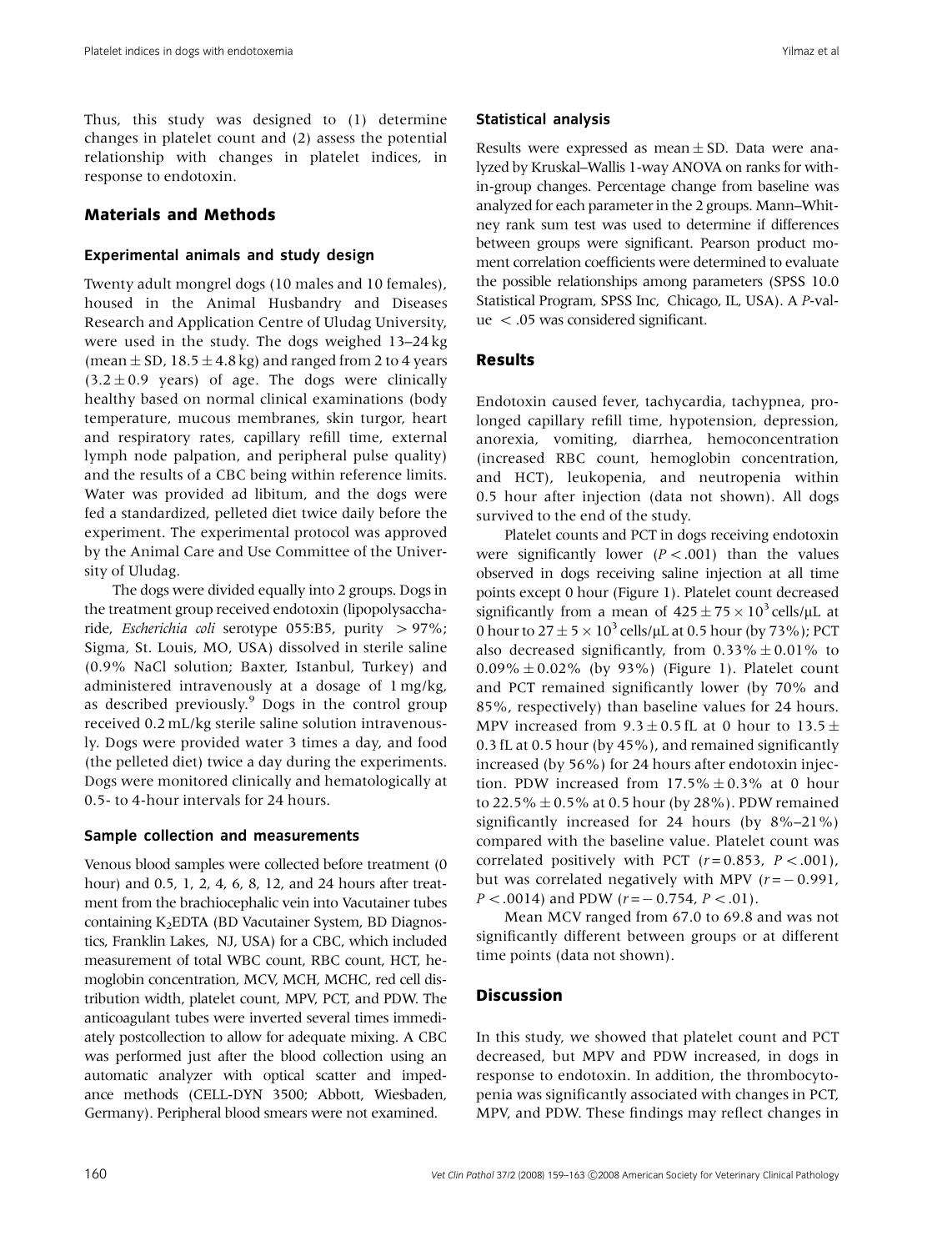

Figure 1. Changes in platelet count, plateletcrit (PCT), mean platelet volume (MPV), and platelet size distribution width (PDW) in response to endotoxin in dogs. Each point is the mean ± SEM of 10 dogs. \*\*P < 01 and \*\*\*P < 001, compared with baseline values. <sup>+</sup>P < 001, compared with the saline control group.

platelet production and reactivity, and platelet indices may have potential value in the diagnosis and monitoring of dogs and humans with endotoxemia.

Thrombocytopenia is a common acquired disorder in dogs, which can occur as a result of sequestration, utilization (consumption), destruction, and decreased or ineffective production of platelets.<sup>5</sup> Endotoxin can cause thrombocytopenia through 1 or more of these mechanisms.<sup>1</sup> In this study, consistent with our previous studies reporting circulating platelet changes in response to endotoxin, platelet count decreased dramatically in parallel with PCT within 0.5 hour following the endotoxin injection, and both remained low for 24 hours.<sup>6,9</sup> One possible reason for marked thrombocytopenia and decreased PCT in response to endotoxin may be that endotoxin induces platelet adhesion and aggregation by increasing the release of various platelet agonists and by stimulating the expression of adhesion molecules on endothelial cells.<sup>1,15,16</sup> Increased rolling and adherence of platelets within liver sinusoids during endotoxemia has been demonstrated, $15$  and we previously showed that platelet closure times were shortened in dogs 1 hour after intravenous endotoxin injection. $6.9$ Moreover, decreased survival of circulating platelets and increased removal of platelets from circulation due to phagocytosis by the liver macrophages, as described in a rat model, might enhance the severity of thrombocytopenia in dogs with endotoxemia.<sup>17</sup>

While platelet count and PCT decreased, MPV and PDW increased for at least 24 hours after endotoxin injection, suggesting that platelet counts are correlated positively with PCT, but correlate negatively with MPV and PDW during early endotoxemia in dogs. This result conflicts with the conclusions of a prospective clinical study on the relation between platelet count and MPV in adult humans, in which a parallel trend in MPV and platelet count was observed during the course of sepsis.18 This contradiction may be explained in part by the limited size of the study population (only 6 patients were evaluated), and also by differences in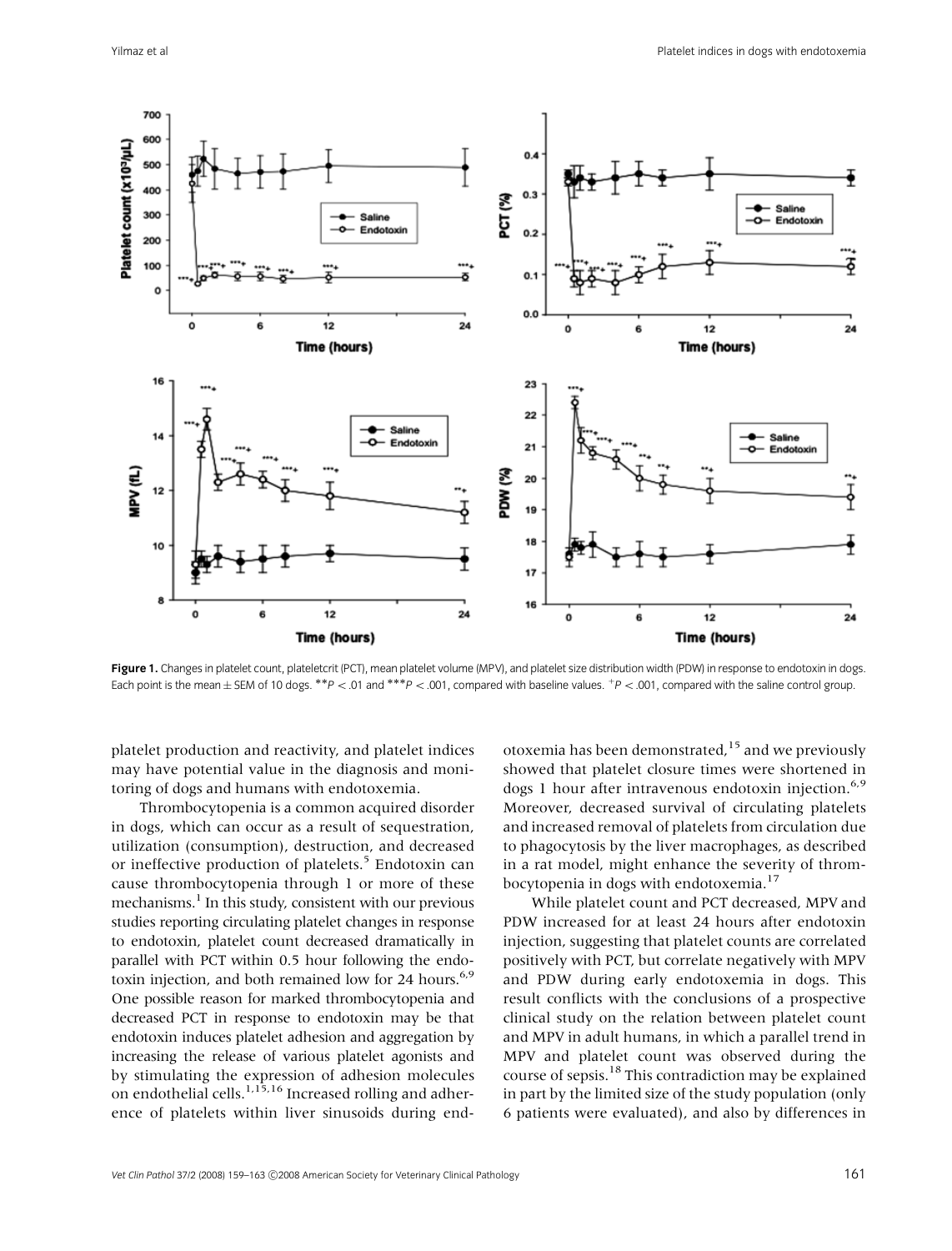the patients' clinical conditions. Our observation on the inverse relationship between MPV and platelet count in dogs with endotoxemia agrees with other data from humans with sepsis, $11,14,19$  and from dogs with inflammation.7,8 In a retrospective study, increased MPV was reported in human patients with septic shock.<sup>20</sup> In another study involving humans, a higher MPV was observed in septic patients than in patients with a localized infection. $21$  In this study, the magnitude of decrease in platelet count (by 93%) was more severe than that of the increase in MPV (by 45%), suggesting that thrombocytopenia may be a more consistent laboratory finding than increased MPV in dogs with endotoxemia.

Recently published studies suggest that platelet indices, particularly MPV and PDW, provide clinical information about the underlying mechanism of thrombocytopenia.<sup>7,10–13</sup> PDW, but not MPV, was reported to be a reliable sign for distinguishing hyperdestructive thrombocytopenia from hypoproductive thrombocytopenia in humans.<sup>10</sup> Inflammatory mediators released during endotoxemia could contribute to increased thrombopoiesis and therefore to increased MPV.<sup>22</sup> Thus, the increase in MPV and PDW in dogs in this study may be related to the bone marrow response to endotoxin within 24 hours. $13$  This observation is consistent with the findings in a study of dogs with acute inflammatory disease, in which increases in MPV and PDW were interpreted as the release of large platelets from bone marrow in response to greater demand for platelets.<sup>7</sup> Increased MPV also has been reported in dogs with babesiosis, indicating the stimulation of megakaryopoesis.<sup>12,23</sup> Studies of humans<sup>11,24</sup> and rats<sup>25</sup> with sepsis found that platelets with a greater volume are functionally more active and hypersensitive, with a lower threshold for aggregation and release activity, likely because large platelets contain more dense granules and produce more thromboxane. Early circulatory responses to a bolus injection of endotoxin have been correlated with the release of thromboxane, which incites platelet aggregation.<sup>1,2,5,26</sup> Both platelet hyperaggregability and peripheral damage/consumption could eventually over 24 hours lead to positive feedback to the bone marrow, resulting in production of larger and more active platelets.<sup>11</sup> Our observations on the behavior of platelets and platelet indices in endotoxic dogs could be indirect evidence of disturbances in both platelet production and activity, in agreement with other studies.<sup>7,10,11</sup> We did not observe clinical signs of bleeding (petechiae, ecchymoses, etc) in the dogs in this study, possibly because increased MPV may enhance the hemostatic potential of platelets in thrombocytopenic states.<sup>27</sup>

In this study, platelet aggregates or clumps could not be excluded as a contributing factor to the thrombocytopenia, as peripheral blood smears were not examined. Mild to moderate platelet clumping was reported to contribute to a decrease in platelet concentration when measured by the impedance method. $28$ However, in a recent study, platelets in canine blood collected in EDTA were minimally clumped in most blood smears and the interpretation of platelet count and platelet indices was not significantly affected, as compared with blood collected in citrate.<sup>29</sup> In addition, the changes in platelet count in this study were similar to those observed in previous studies using this model.<sup>6,9</sup> The presence of microcytic RBCs may result in erroneously high estimations of platelet count when an impedance counter is used, with small RBCs counted as platelets<sup>29,30</sup>; however, this phenomenon did not likely occur in the present study, as MCV did not change significantly after endotoxin treatment.

### References

- 1. Amersfoorth ESV, Berkel TJCV, Kuiper J. Receptors, mediators, and mechanisms involved in bacterial sepsis and septic shock. Clin Microbiol Rev. 2003;16:379–414.
- 2. Gawaz M, Dickfeld T, Bogner C, Fateh-Moghadam S, Neumann FJ. Platelet function in septic multiple organ dysfunction syndrome. Intensive Care Med. 1997;23:379–385.
- 3. Natanson C, Fink MP, Ballantyne HK, MacVittie TJ, Conklin JJ, Parrillo JE. Gram-negative bacteremia produces both severe systolic and diastolic cardiac dysfunction in a canine model that simulates human septic shock. J Clin Invest. 1986;78:259–270.
- 4. Levi M, De Jonge E, Meijers J. The diagnosis of disseminated intravascular coagulation. Blood Rev. 2002;16:217–223.
- 5. de Laforcade AM, Freeman LM, Shaw SP, Brooks MB, Rozanski EA, Rush JE. Hemostatic changes in dogs with naturally occurring sepsis. J Vet Intern Med. 2003;17:674–679.
- 6. Yilmaz Z, Ilcol YO, Ulus IH. Investigation of diagnostic importance of platelet closure times measured by Platelet Function Analyzer-PFA 100 in dogs with endotoxemia. Berl Munch Tierarztl Wochenschr. 2005;118:341–348.
- 7. Moritz A, Walcheck BK, Weiss DJ. Evaluation of flow cytometric and automated methods for detection of activated platelets in dogs with inflammatory disease. Am J Vet Res. 2005;66:325–329.
- 8. Boudreaux MK, Ebbe S. Comparison of platelet number, mean platelet volume and platelet mass in five mammalian species. Comp Clin Pathol. 1998;8:16–20.